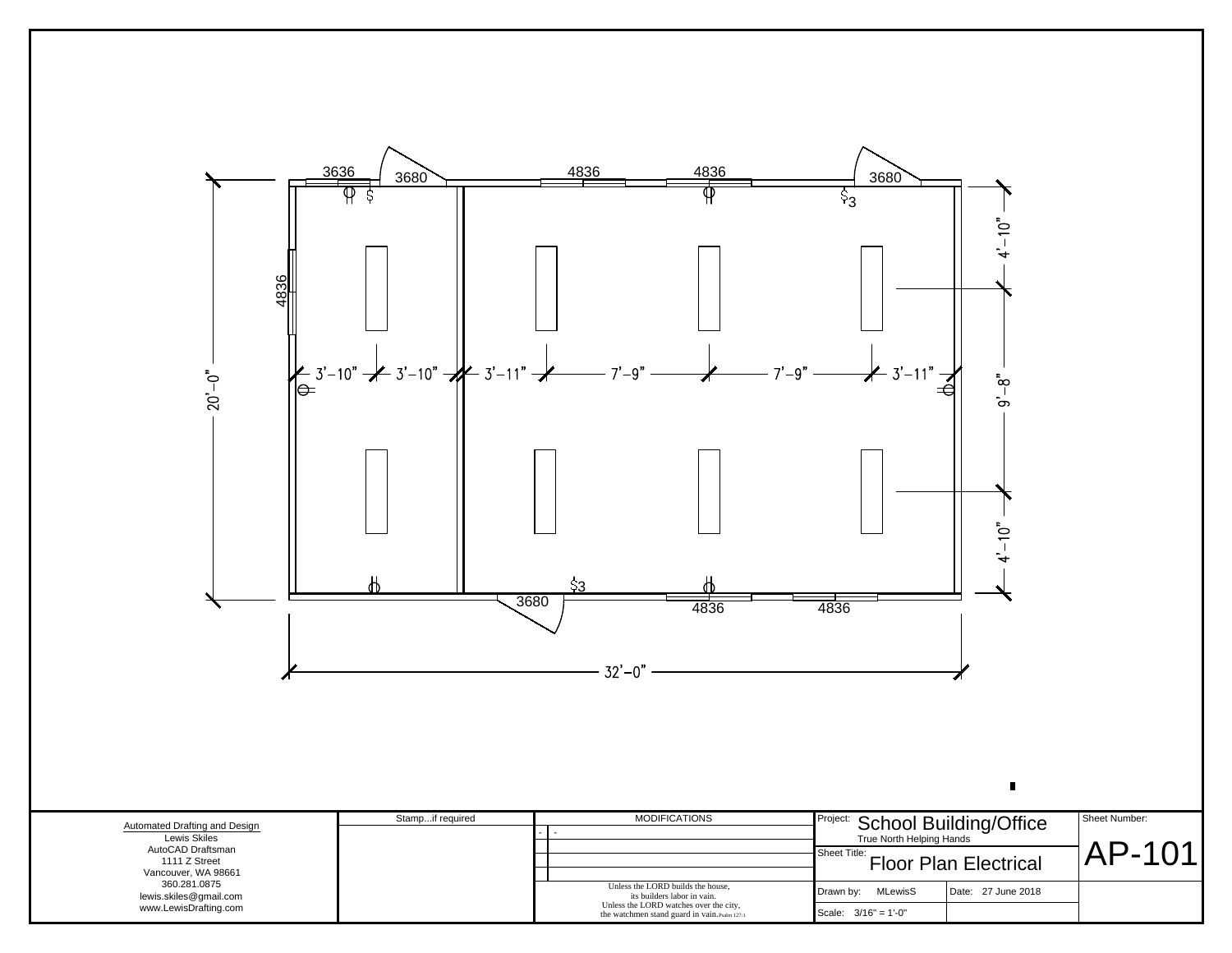|                                                                                                                                                                                                            |                                                                                                                                                                                                                                                            |                                                                   |                                                                                                                                                                                                                                                     |                                                                                                 |                                           | CUT LIST EW-01                            |                               |
|------------------------------------------------------------------------------------------------------------------------------------------------------------------------------------------------------------|------------------------------------------------------------------------------------------------------------------------------------------------------------------------------------------------------------------------------------------------------------|-------------------------------------------------------------------|-----------------------------------------------------------------------------------------------------------------------------------------------------------------------------------------------------------------------------------------------------|-------------------------------------------------------------------------------------------------|-------------------------------------------|-------------------------------------------|-------------------------------|
|                                                                                                                                                                                                            |                                                                                                                                                                                                                                                            |                                                                   |                                                                                                                                                                                                                                                     |                                                                                                 | OIY.                                      | SIZE                                      | <b>LENGTH</b>                 |
|                                                                                                                                                                                                            |                                                                                                                                                                                                                                                            |                                                                   |                                                                                                                                                                                                                                                     |                                                                                                 | $\ddot{\phantom{1}}$                      | 2X4                                       | 65                            |
|                                                                                                                                                                                                            |                                                                                                                                                                                                                                                            |                                                                   |                                                                                                                                                                                                                                                     |                                                                                                 | $6\phantom{.0}$                           | <b>2X4</b>                                | 17                            |
|                                                                                                                                                                                                            |                                                                                                                                                                                                                                                            |                                                                   |                                                                                                                                                                                                                                                     |                                                                                                 | $6\phantom{.0}$                           | 2X4                                       | 32%                           |
|                                                                                                                                                                                                            |                                                                                                                                                                                                                                                            |                                                                   |                                                                                                                                                                                                                                                     |                                                                                                 | $\mathbf{2}$<br>$\overline{2}$            | 2X4<br><b>2X4</b>                         | 41<br>48 <sub>2</sub>         |
|                                                                                                                                                                                                            |                                                                                                                                                                                                                                                            |                                                                   |                                                                                                                                                                                                                                                     |                                                                                                 | $\overline{4}$                            | <b>2X4</b>                                | 51%                           |
| Header Detail                                                                                                                                                                                              |                                                                                                                                                                                                                                                            |                                                                   |                                                                                                                                                                                                                                                     |                                                                                                 | $\ddot{\bullet}$                          | 2X4                                       | 70%                           |
| $(2)$ 2x4 on End                                                                                                                                                                                           |                                                                                                                                                                                                                                                            |                                                                   |                                                                                                                                                                                                                                                     |                                                                                                 | $\overline{\mathbf{2}}$                   | <b>2X4</b>                                | 81                            |
| $\mathcal{L}$ " Ply Filler                                                                                                                                                                                 |                                                                                                                                                                                                                                                            |                                                                   |                                                                                                                                                                                                                                                     |                                                                                                 | 19                                        | 2X4                                       | 91                            |
|                                                                                                                                                                                                            |                                                                                                                                                                                                                                                            |                                                                   |                                                                                                                                                                                                                                                     |                                                                                                 | $\mathbf{1}$                              | <b>2X4</b>                                | 281                           |
|                                                                                                                                                                                                            |                                                                                                                                                                                                                                                            |                                                                   |                                                                                                                                                                                                                                                     |                                                                                                 | $\overline{2}$                            | <b>2X4</b>                                | 288                           |
| $3 \frac{1}{2}$<br>$\begin{array}{c}\n 91 \\  \hline\n 1 \\  91 \\  91 \\  91\n\end{array}$<br>95 1/2<br>5<br>히<br>의<br>의<br>$\frac{1}{2}$<br>$2x4$<br>WALL<br>$\frac{6}{2}$<br>52<br>48<br>$\mathfrak{P}$ | Build Windows as Sub-Assemblies.<br>Add top and Cripples at Wall Build<br>*Verify Door size and adjust<br>Jack Stud, Cripples, and<br>Header length accordingly<br>∥ৡ<br>ৠ<br>≣≣<br>$*41$<br>See<br>Header Detail<br>38 X 82 1/2<br>DOOR<br>히<br>의법<br>စွာ | ॐ॥<br>$\frac{1}{2}$<br>48<br>히<br>৯া৯<br>헤<br>*705<br>ឆ្ន<br>4326 | **Verify Window size and adjust<br>Bottom Cripple height and Sill<br>and Header length accordingly<br>$*17$<br>$+17$<br>**51%<br>$3 -$<br>$\begin{array}{c} \n1/2 \times 36 \quad 1/2 \\ \hline\n\end{array}$<br> ಽ ಽ∥<br>**70\$<br>**48%<br>** 32% | $*17$<br>11<br>**51%<br>3.<br>48<br>1/2 X 36 1/2<br>WINDOW<br>*70%<br>** 48%<br>**32%<br>$*326$ | $\overline{5}$<br>∥ವ<br>*70\$<br>**32%    | $\frac{91}{\frac{91}{91}}$ DOWN 1<br>ଟ୍ଟା | $3 \frac{1}{2}$               |
|                                                                                                                                                                                                            | 116<br>$80$<br>96                                                                                                                                                                                                                                          | 176<br>192<br>208<br>157<br>215<br>$-32' - 0$ " [384] $-$         | 288<br>$rac{c}{\sqrt{4}}$<br>Check<br>264                                                                                                                                                                                                           |                                                                                                 | 352<br>$rac{c}{\sqrt{2}}$<br>Check<br>336 | 368                                       |                               |
| Automated Drafting and Design<br><b>Lewis Skiles</b><br>AutoCAD Draftsman<br>1111 Z Street                                                                                                                 | Stampif required                                                                                                                                                                                                                                           | <b>MODIFICATIONS</b>                                              | Project:<br>Sheet Title:                                                                                                                                                                                                                            | School Building/Office                                                                          |                                           |                                           | Sheet Number:<br><b>EW-01</b> |
| Vancouver, WA 98661                                                                                                                                                                                        |                                                                                                                                                                                                                                                            |                                                                   |                                                                                                                                                                                                                                                     |                                                                                                 | <b>Exterior Wall 1</b>                    |                                           |                               |
| 360.281.0875<br>lewis.skiles@gmail.com                                                                                                                                                                     |                                                                                                                                                                                                                                                            | Unless the LORD builds the house,<br>its builders labor in vain.  | Drawn by:                                                                                                                                                                                                                                           | <b>MLewisS</b>                                                                                  | Date: 23 June 2018                        |                                           | Rev 0                         |

|                                               | Stampif required | <b>MODIFICATIONS</b>                                                                    | Project: School Building/Office |                        | Sheet Number: |
|-----------------------------------------------|------------------|-----------------------------------------------------------------------------------------|---------------------------------|------------------------|---------------|
| Automated Drafting and Design<br>Lewis Skiles |                  |                                                                                         | True North Helping Hands        |                        |               |
| AutoCAD Draftsman                             |                  |                                                                                         | Sheet Title:                    |                        | ⊂\Λ/-         |
| 1111 Z Street                                 |                  |                                                                                         |                                 | <b>Exterior Wall 1</b> |               |
| Vancouver, WA 98661                           |                  |                                                                                         |                                 |                        |               |
| 360.281.0875<br>lewis.skiles@gmail.com        |                  | Unless the LORD builds the house.<br>its builders labor in vain.                        | <b>MLewisS</b><br>Drawn by:     | Date: 23 June 2018     |               |
| www.LewisDrafting.com                         |                  | Unless the LORD watches over the city,<br>the watchmen stand guard in vain. Psalm 127:1 | Scale: $1/4$ "=1'-0"            |                        | Rev 0         |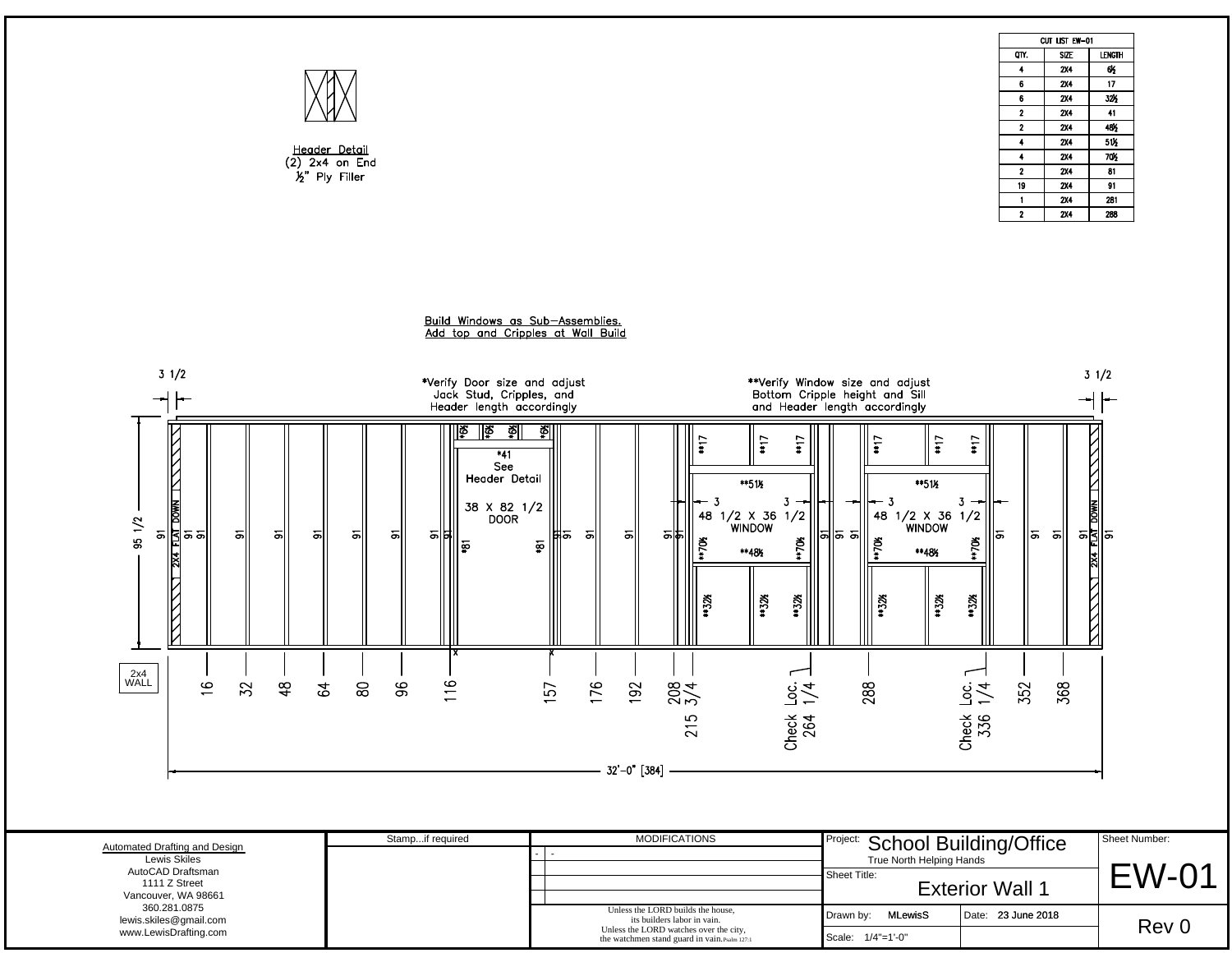|                                                                                                                                                   | Header Detail<br>$(2)$ 2x4 on End<br>$\frac{1}{2}$ " Ply Filler                                                                           |                                                                                                                                                                                                                                                                                           |                                          | CUT LIST EW-02<br>QTY.<br><b>SIZE</b><br><b>2X4</b><br>8<br><b>2X4</b><br>9<br><b>2X4</b><br>$\mathbf{1}$<br>9<br><b>2X4</b><br>$\overline{2}$<br><b>2X4</b><br>$\ddot{\bullet}$<br><b>2X4</b><br>$\overline{2}$<br><b>2X4</b><br><b>2X4</b><br>$\ddot{\bullet}$<br>2X4<br>6<br><b>2X4</b><br>$\ddot{\bullet}$<br>${\bf 22}$<br><b>2X4</b><br>$\blacksquare$<br><b>2X4</b><br>$\overline{2}$<br>2X4 | LENGTH<br>65<br>17<br>36%<br>32%<br>39%<br>41<br>48½<br>51%<br><b>70%</b><br>81<br>91<br>281<br>288 |
|---------------------------------------------------------------------------------------------------------------------------------------------------|-------------------------------------------------------------------------------------------------------------------------------------------|-------------------------------------------------------------------------------------------------------------------------------------------------------------------------------------------------------------------------------------------------------------------------------------------|------------------------------------------|-----------------------------------------------------------------------------------------------------------------------------------------------------------------------------------------------------------------------------------------------------------------------------------------------------------------------------------------------------------------------------------------------------|-----------------------------------------------------------------------------------------------------|
|                                                                                                                                                   |                                                                                                                                           | Build Windows as Sub-Assemblies.<br>Add top and Cripples at Wall Build                                                                                                                                                                                                                    |                                          |                                                                                                                                                                                                                                                                                                                                                                                                     |                                                                                                     |
| $3 \frac{1}{2}$<br>∽                                                                                                                              |                                                                                                                                           | **Verify Window size and adjust<br>Bottom Cripple height and Sill<br>and Header length accordingly                                                                                                                                                                                        |                                          | *Verify Door size and adjust $3\frac{1}{2}$<br>Jack Stud, Cripples, and $ +$ $+$<br>Header length accordingly                                                                                                                                                                                                                                                                                       |                                                                                                     |
| ∥ା⊗<br>**17<br>$\frac{1}{4}$<br>$\frac{1}{4}$<br>**39%<br>361/2 X 361/2<br>WINDOW<br>5<br>$2\times 4$ FLAT<br>థ్<br>**36%<br>**32%<br>**32%<br>Ķ, | <u>ই ই</u><br>∥⊗<br>$*41$<br>See<br>Header Detail<br>$-38$ X 82 1/2<br>DOOR<br>히<br>$\overline{5}$<br>5<br>ञ<br>$\overline{\mathfrak{s}}$ | $\frac{1}{2}$<br>$\frac{1}{2}$<br>$\ddot{\mathbf{u}}$<br>$\frac{1}{2}$<br>$\frac{1}{2}$<br>**51%<br>**51%<br>$3 -$<br>-3<br>3<br>48 1/2 X 36 1/2<br>WINDOW<br>48 1/2 X 36 1/2<br>WINDOW<br>호의의<br>**70\$<br>**70\$<br>#70\$<br>Ř<br>**48%<br>**48½<br>44.326<br>432%<br>Š,<br>4328<br>Ķб, | 해<br>5<br>허<br>5                         | ∥ইু<br>∥ ≱<br>Š,<br>*41<br>See<br>Header Detail<br>38 X 82 1/2<br><b>DOOR</b><br>5<br>$\overline{5}$<br>థ                                                                                                                                                                                                                                                                                           | $7772$ 2x4 FLAT DOWN 177777<br>91<br>35/1/2                                                         |
| 2x4<br>WALL<br>$\frac{4}{1}$<br>$\frac{5}{4}$<br>نە<br>374<br>Check<br>337                                                                        | 256<br>294<br>272<br>$\geq$<br>240                                                                                                        | 192<br>نە<br>نەر<br>$\frac{3}{4}$<br>Check<br>168<br>Check<br>$\frac{9}{1}$<br>$32' - 0"$ [384]                                                                                                                                                                                           | 96<br>$80\,$<br>112                      | 61<br>23                                                                                                                                                                                                                                                                                                                                                                                            | $\circ$                                                                                             |
|                                                                                                                                                   | Stampif required                                                                                                                          | <b>MODIFICATIONS</b>                                                                                                                                                                                                                                                                      | Project:                                 |                                                                                                                                                                                                                                                                                                                                                                                                     | Sheet Number:                                                                                       |
| Automated Drafting and Design<br>Lewis Skiles<br>AutoCAD Draftsman<br>1111 Z Street<br>Vancouver, WA 98661                                        |                                                                                                                                           |                                                                                                                                                                                                                                                                                           | True North Helping Hands<br>Sheet Title: | <b>School Building/Office</b><br><b>Exterior Wall 2</b>                                                                                                                                                                                                                                                                                                                                             | <b>EW-02</b>                                                                                        |
| 360.281.0875<br>lewis.skiles@gmail.com<br>www.LewisDrafting.com                                                                                   |                                                                                                                                           | Unless the LORD builds the house,<br>its builders labor in vain.<br>Unless the LORD watches over the city,<br>the watchmen stand guard in vain. Psalm 127:                                                                                                                                | Drawn by: MLewisS<br>Scale: 1/4"=1'-0"   | Date: 27 June 2018                                                                                                                                                                                                                                                                                                                                                                                  | Rev 0                                                                                               |

Drawn by: MLewisS | Date: 27 June 2018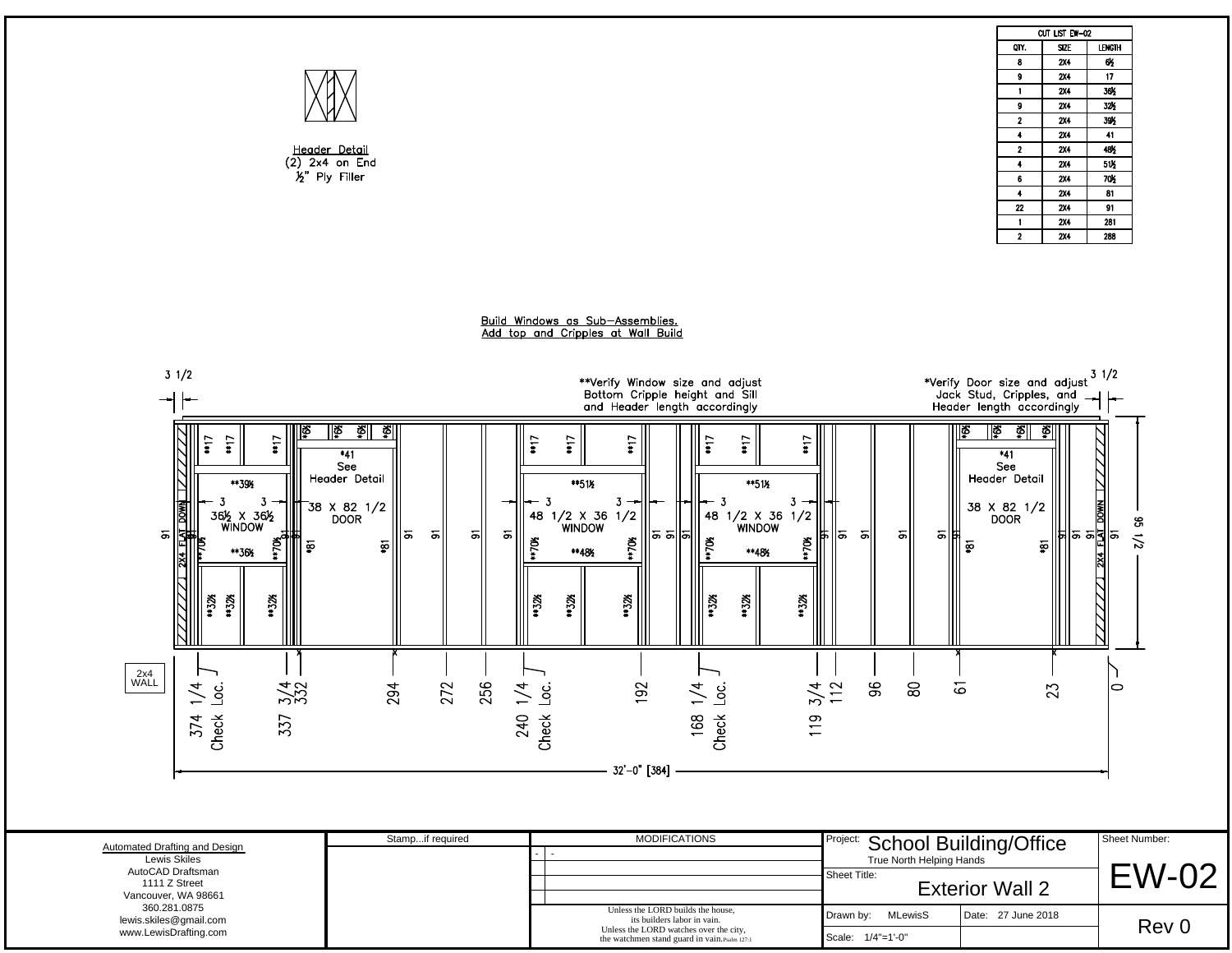|      | Cut list ew—02 |               |
|------|----------------|---------------|
| OTY. | <b>SIZE</b>    | <b>LENGTH</b> |
| 11   | 2X4            | 91            |
|      | <b>2X4</b>     | 240           |
| 2    | <b>2X4</b>     | 233           |



|                                                                                                            | $\overline{5}$   | 45 | 67 | $\overline{5}$ | ပ<br>$19' - 5"$ [233]                                                                                                                                       | 59 | Č<br>ڞ | 5                                 | $\overline{\phantom{0}}$<br>$\overline{\phantom{0}}$<br>$\sim$ |                                                           |                               |
|------------------------------------------------------------------------------------------------------------|------------------|----|----|----------------|-------------------------------------------------------------------------------------------------------------------------------------------------------------|----|--------|-----------------------------------|----------------------------------------------------------------|-----------------------------------------------------------|-------------------------------|
| Automated Drafting and Design<br>Lewis Skiles<br>AutoCAD Draftsman<br>1111 Z Street<br>Vancouver, WA 98661 | Stampif required |    |    |                | <b>MODIFICATIONS</b>                                                                                                                                        |    |        | Sheet Title:                      | True North Helping Hands                                       | Project: School Building/Office<br><b>Exterior Wall 3</b> | Sheet Number:<br><b>EW-03</b> |
| 360.281.0875<br>lewis.skiles@gmail.com<br>www.LewisDrafting.com                                            |                  |    |    |                | Unless the LORD builds the house.<br>its builders labor in vain.<br>Unless the LORD watches over the city,<br>the watchmen stand guard in vain. Psalm 127:1 |    |        | Drawn by:<br>Scale: $1/4$ "=1'-0" | <b>MLewisS</b>                                                 | Date: 23 June 2018                                        | Rev 0                         |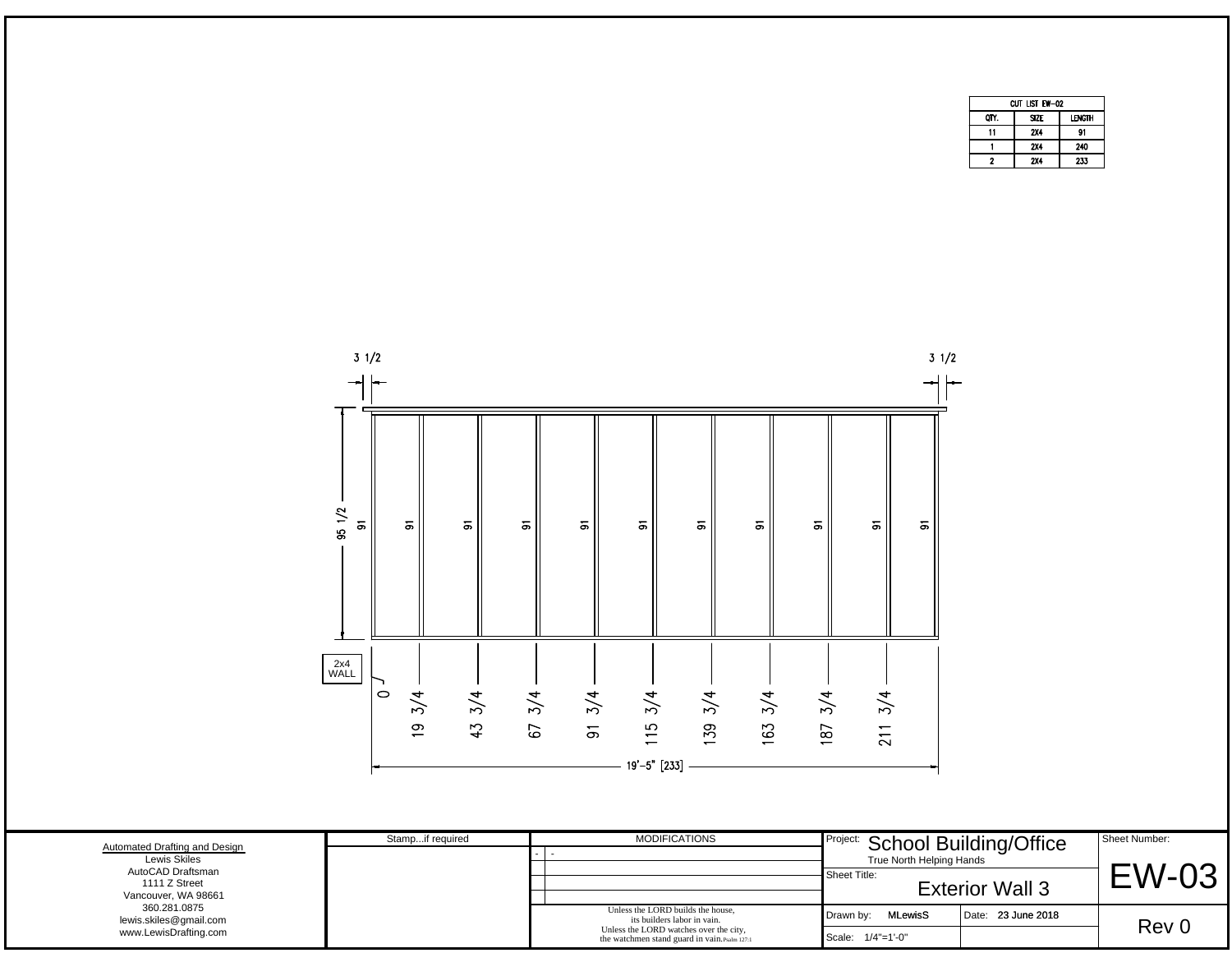|             | Cut list EW-01 |               |
|-------------|----------------|---------------|
|             |                |               |
| OTY.        | <b>SIZE</b>    | <b>LENGTH</b> |
| 3           | 2X4            | 17            |
| 3           | 2X4            | 32%           |
|             | 2X4            | 48%           |
| $\mathbf 2$ | <b>2X4</b>     | 51%           |
| $\mathbf 2$ | 2X4            | 70K           |
| 11          | 2X4            | 91            |
|             | 2X4            | 240           |
| 2           | 2X4            | 233           |



Header Detail<br>(2) 2x4 on End<br>½" Ply Filler



|                                                                                                            |                  | $19' - 5''$ [233] -                                                                                                                                         |                                                                             |                        |                               |
|------------------------------------------------------------------------------------------------------------|------------------|-------------------------------------------------------------------------------------------------------------------------------------------------------------|-----------------------------------------------------------------------------|------------------------|-------------------------------|
|                                                                                                            |                  |                                                                                                                                                             |                                                                             |                        |                               |
| Automated Drafting and Design<br>Lewis Skiles<br>AutoCAD Draftsman<br>1111 Z Street<br>Vancouver, WA 98661 | Stampif required | <b>MODIFICATIONS</b><br>- 1                                                                                                                                 | Project: School Building/Office<br>True North Helping Hands<br>Sheet Title: | <b>Exterior Wall 4</b> | Sheet Number:<br><b>EW-04</b> |
| 360.281.0875<br>lewis.skiles@gmail.com<br>www.LewisDrafting.com                                            |                  | Unless the LORD builds the house.<br>its builders labor in vain.<br>Unless the LORD watches over the city,<br>the watchmen stand guard in vain. Psalm 127:1 | <b>MLewisS</b><br>Drawn by:<br>Scale: $1/4$ "=1'-0"                         | Date: 27 June 2018     | Rev 0                         |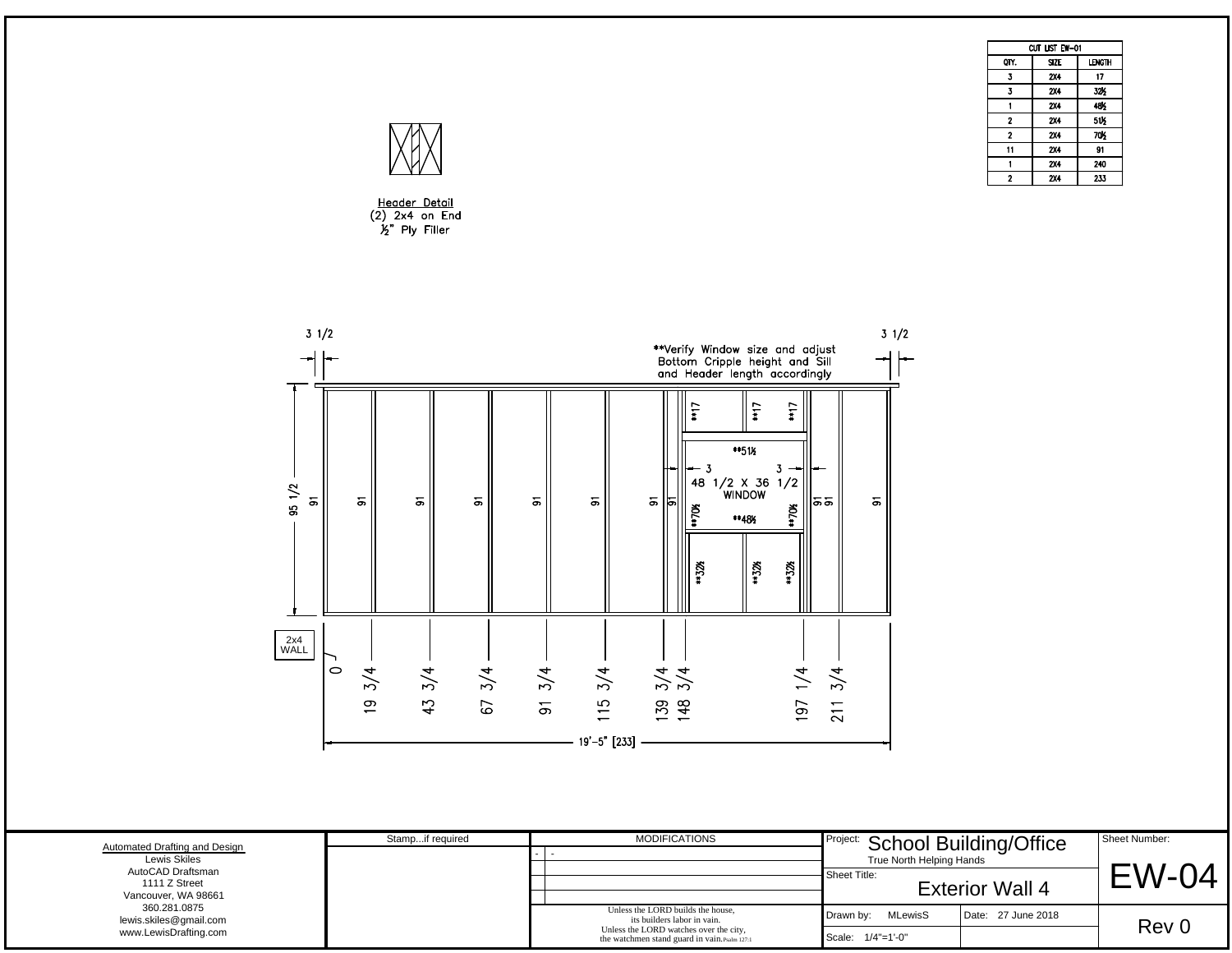|      | CUT LIST IW-01 |               |
|------|----------------|---------------|
| OIY. | SI7F           | <b>LENGTH</b> |
| 11   | 2X4            | 92            |
| 2    | 2X4            | 232           |



|                                                                                                            | $\overline{5}$   | M<br>67<br>↤ | ပ<br>$\overline{5}$<br>19'-4" [232] | -39                                                                                                                                                         | 63<br>187<br>$\overline{\phantom{0}}$ | $\overline{\phantom{0}}$<br>$\sim$ |                                                           |               |
|------------------------------------------------------------------------------------------------------------|------------------|--------------|-------------------------------------|-------------------------------------------------------------------------------------------------------------------------------------------------------------|---------------------------------------|------------------------------------|-----------------------------------------------------------|---------------|
|                                                                                                            | Stampif required |              |                                     | <b>MODIFICATIONS</b>                                                                                                                                        |                                       |                                    |                                                           | Sheet Number: |
| Automated Drafting and Design<br>Lewis Skiles<br>AutoCAD Draftsman<br>1111 Z Street<br>Vancouver, WA 98661 |                  |              |                                     |                                                                                                                                                             | Sheet Title:                          | True North Helping Hands           | Project: School Building/Office<br><b>Interior Wall 1</b> | <b>IW-01</b>  |
| 360.281.0875<br>lewis.skiles@gmail.com<br>www.LewisDrafting.com                                            |                  |              |                                     | Unless the LORD builds the house,<br>its builders labor in vain.<br>Unless the LORD watches over the city,<br>the watchmen stand guard in vain. Psalm 127:1 | Drawn by:                             | MLewisS<br>Scale: $1/4$ "=1'-0"    | Date: 23 June 2018                                        | Rev 0         |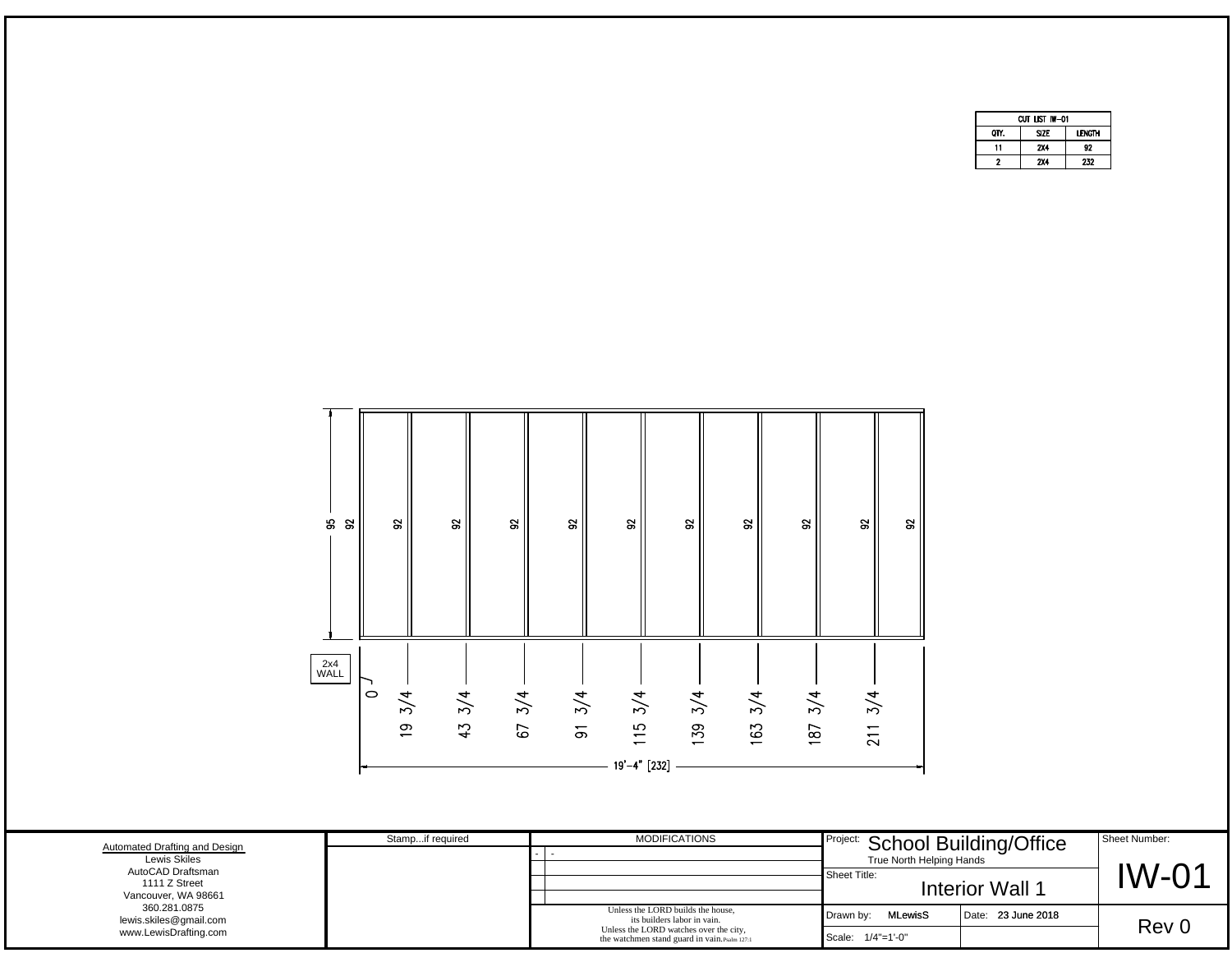

|                                                           | ິ                | M<br>$\sim$                                                                             | .                           |                                 |               |
|-----------------------------------------------------------|------------------|-----------------------------------------------------------------------------------------|-----------------------------|---------------------------------|---------------|
| Automated Drafting and Design<br>Lewis Skiles             | Stampif required | <b>MODIFICATIONS</b>                                                                    | True North Helping Hands    | Project: School Building/Office | Sheet Number: |
| AutoCAD Draftsman<br>1111 Z Street<br>Vancouver, WA 98661 |                  |                                                                                         | Sheet Title:                | <b>WALL SET PLAN</b>            | WS-01         |
| 360.281.0875<br>lewis.skiles@gmail.com                    |                  | Unless the LORD builds the house.<br>its builders labor in vain.                        | <b>MLewisS</b><br>Drawn by: | Date: 27 June 2018              |               |
| www.LewisDrafting.com                                     |                  | Unless the LORD watches over the city,<br>the watchmen stand guard in vain. Psalm 127:1 | Scale: $3/16" = 1'-0"$      |                                 |               |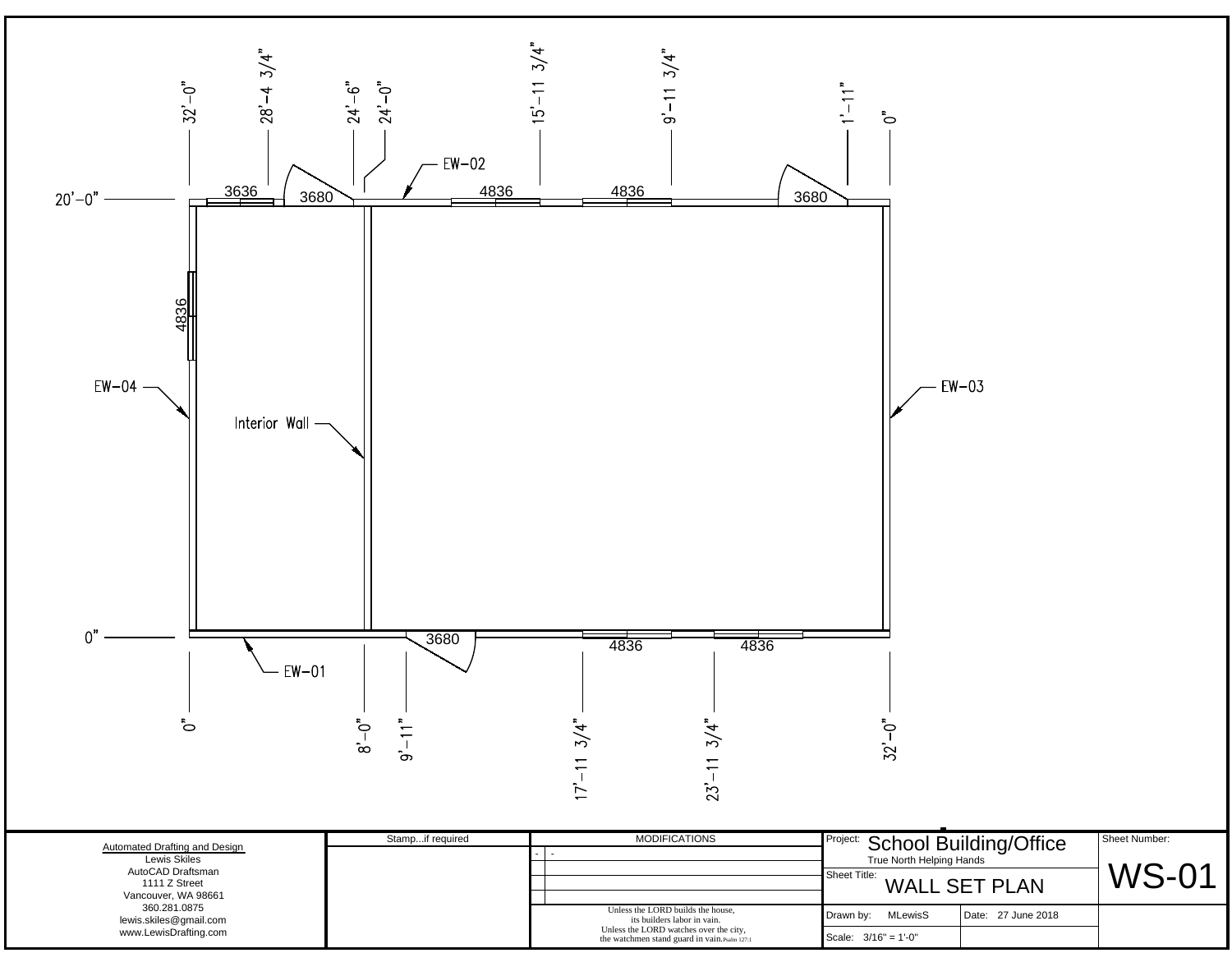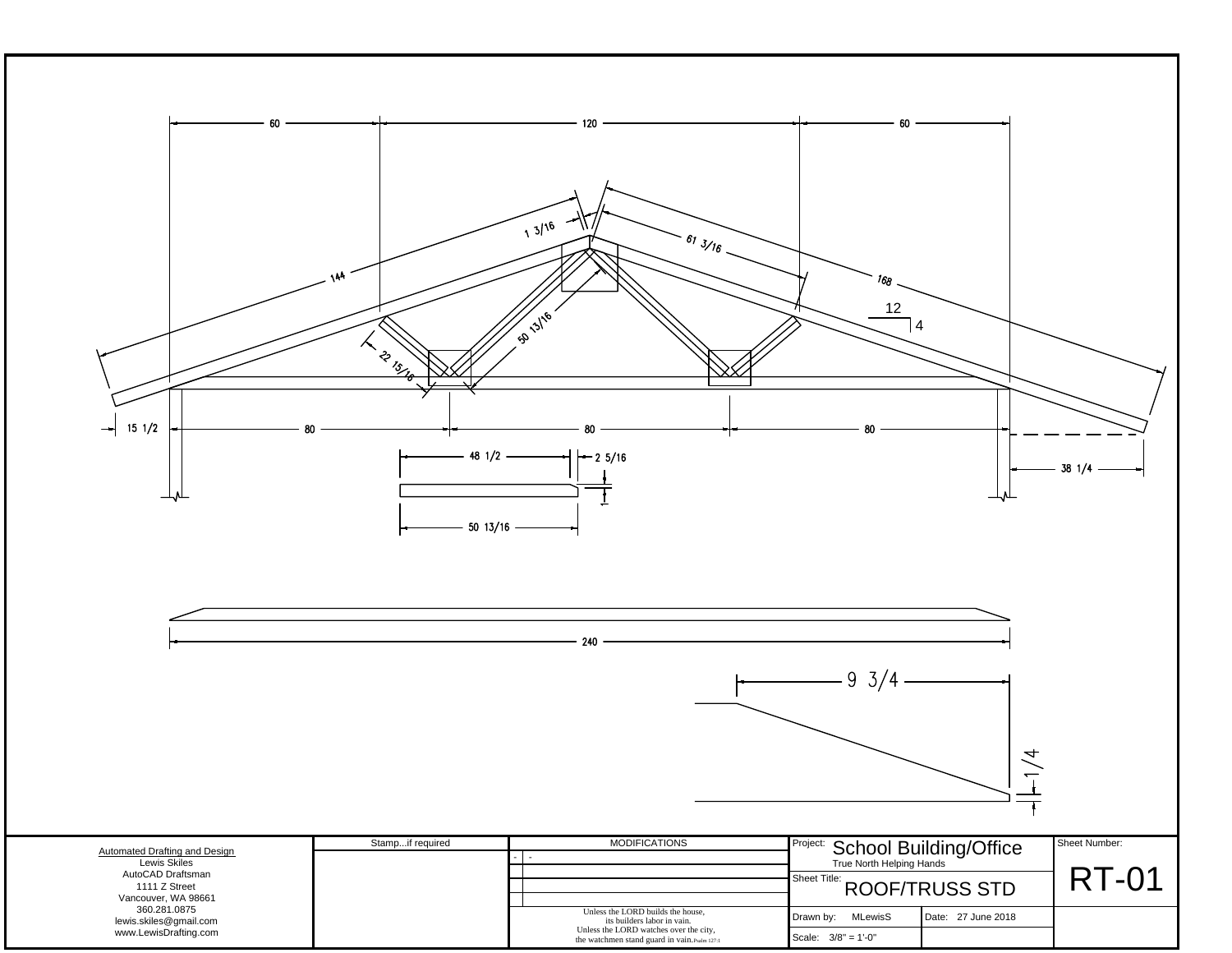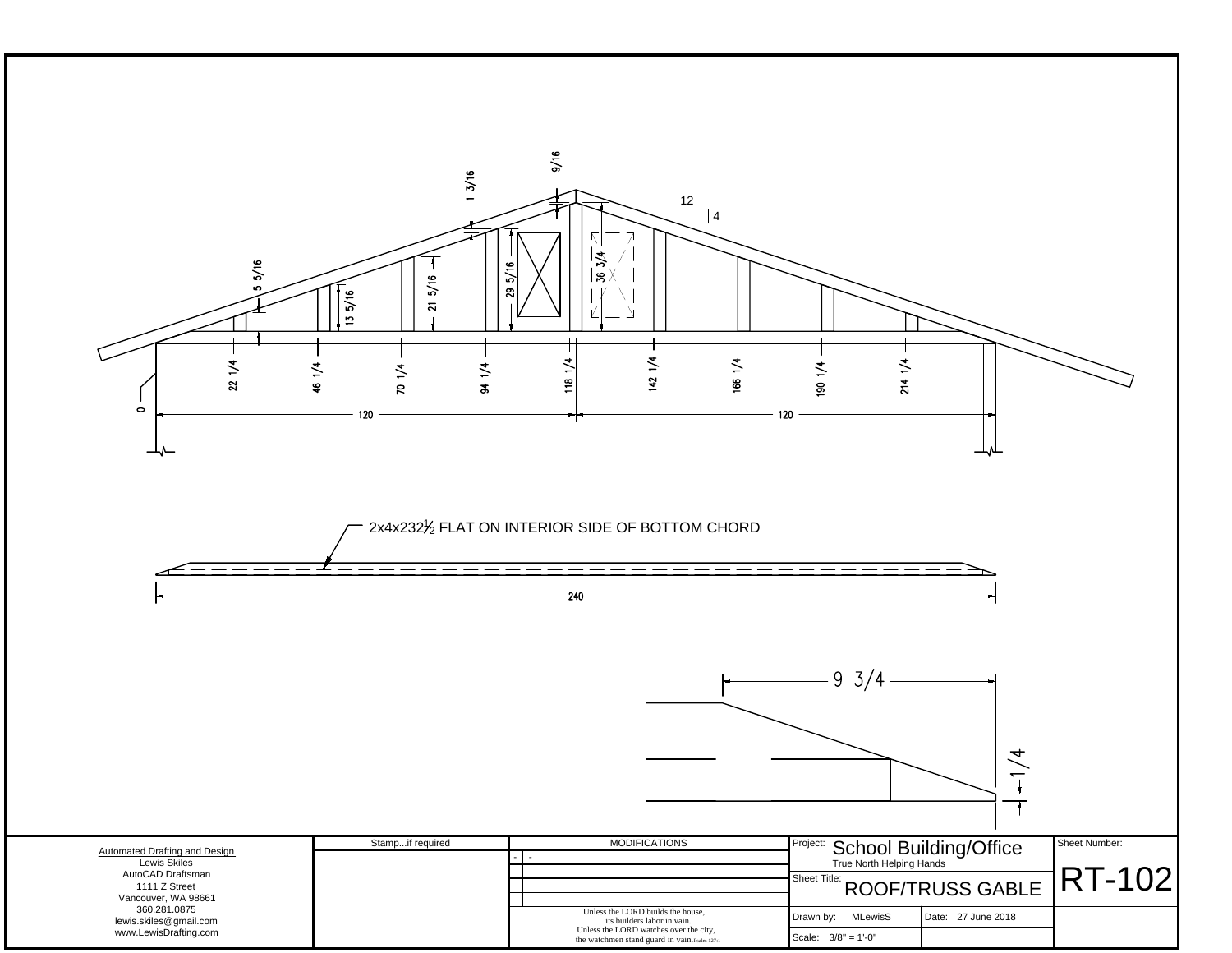